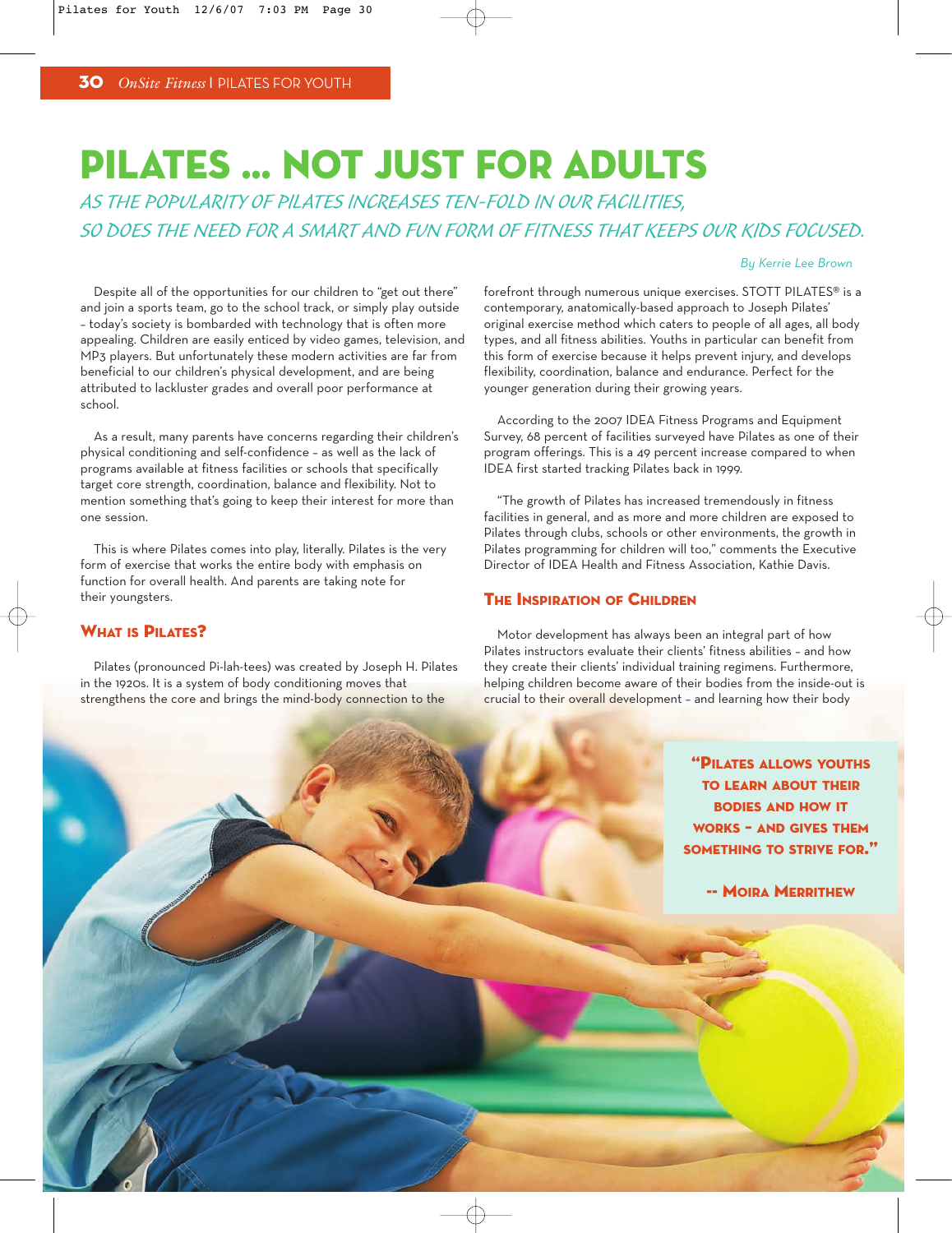performs and functions is not only important from an educational perspective, but interesting to a child as a whole.

Pilates is designed for both the non-athletic child as well as the competitive teen. STOTT PILATES President and CEO, Lindsay G. Merrithew, says Pilates is a smart way of getting children to participate in exercise because it caters to their various ages, fitness levels, and athletic abilities.

"Pilates is great for teens getting into highly competitive sports. It is the ideal complimentary activity for high school athletes who participate in hockey, rowing, basketball and swimming among others. For younger kids, Pilates is a superb individual activity because it enables kids to feel successful at something. And once they're successful in one area this generally carries over to other areas of their life."

#### **BENEFITS FOR YOUTHS**

Pilates helps children gain awareness of their body and its workings. Pilates improves the way the body functions, looks and feels – and knowing one's body inside and out can lead to greater self-esteem. Also, most people may not be aware that Pilates can assist with weight management issues in younger people because this form of exercise strengthens and lengthens core muscles without adding bulk. So children can learn to love their bodies no matter what.

Another benefit of Pilates for youngsters is that it helps prevent injury on the layground or on the court - and is the basis for improving posture, and increasing trength, balance, coordination and flexibility.

Pilates also gives children a "different" kind of physical activity to enjoy because it can be done on everything from a ball, to a mat, to various types of equipment. So kids find Pilates to be a fun form of fitness and that in itself will keep a child's interest.



- 
- · Reston, VA / Feb 21-24
- · Boston, MA / April 3-6
- · Austin, TX / April 24-27
- . San Diego, CA / January 24-27 . Minneapolis, MN / May 29-June 1
	- · Palm Springs, CA / July 17-20
	- . Hood River, OR / August 13-17
	- · Ft. Lauderdale, FL / Sept. 24-28
	- · Columbus, OH / Oct. 23-26

Anatomy and Alignment: In this interactive two-day workshop you will learn the musculoskeletal anatomy and biomechanics necessary to safely and effectively teach hatha yoga alignment based on the foundational principles of YogaFit's Seven Principles of Alignment (SPA). In this workshop, we look at SPA and beyond to explore detailed musculoskeletal and biomechanical principles applied specifically to hatha yoga postures that will help you to become a safer and more effective teacher.<br>A must for anyone teaching yoga. 1.8 ACE CECs

#### **Also Offering:**

- Levels One Five
- Anatomy & Alignment
- . YogaFit Tx Therapy Yoga
- · YogaFit Kids!® · YogaFit Seniors® • Pre/PostNatal
- -

ACE CECs . 200 and 500-Hour RYT Program Call us at 1-888-786-3111 X:223/222 www.yogafit.com

- 
- The Business of Yoga
	- · YogaCore®/YogaStrength®
	- · PilatesFit<sup>®</sup>